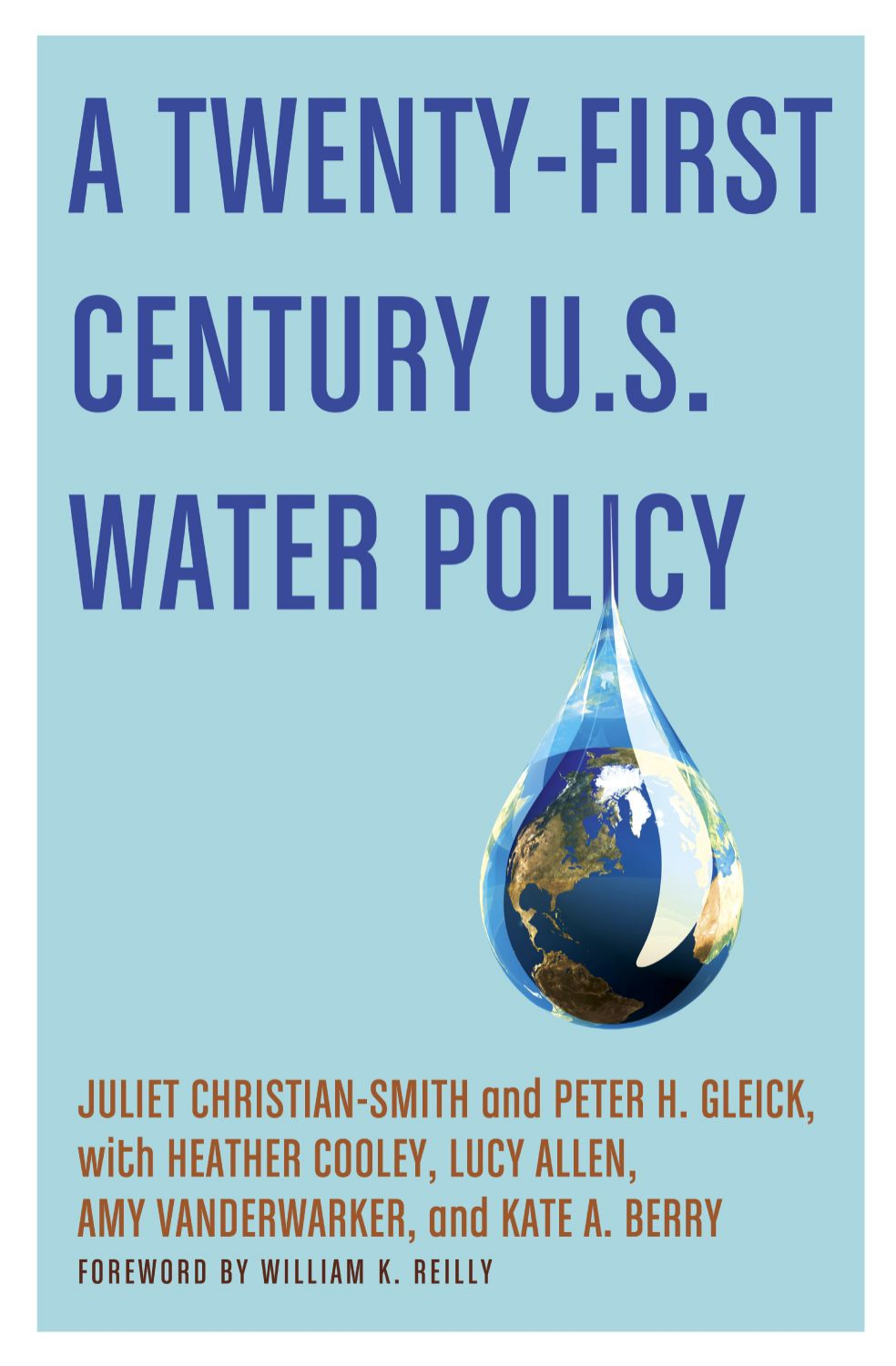## A Twenty-First Century US Water Policy

 Juliet Christian-Smith and Peter H. Gleick With Heather Cooley, Lucy Allen, Amy Vanderwarker, and Kate A. Berry

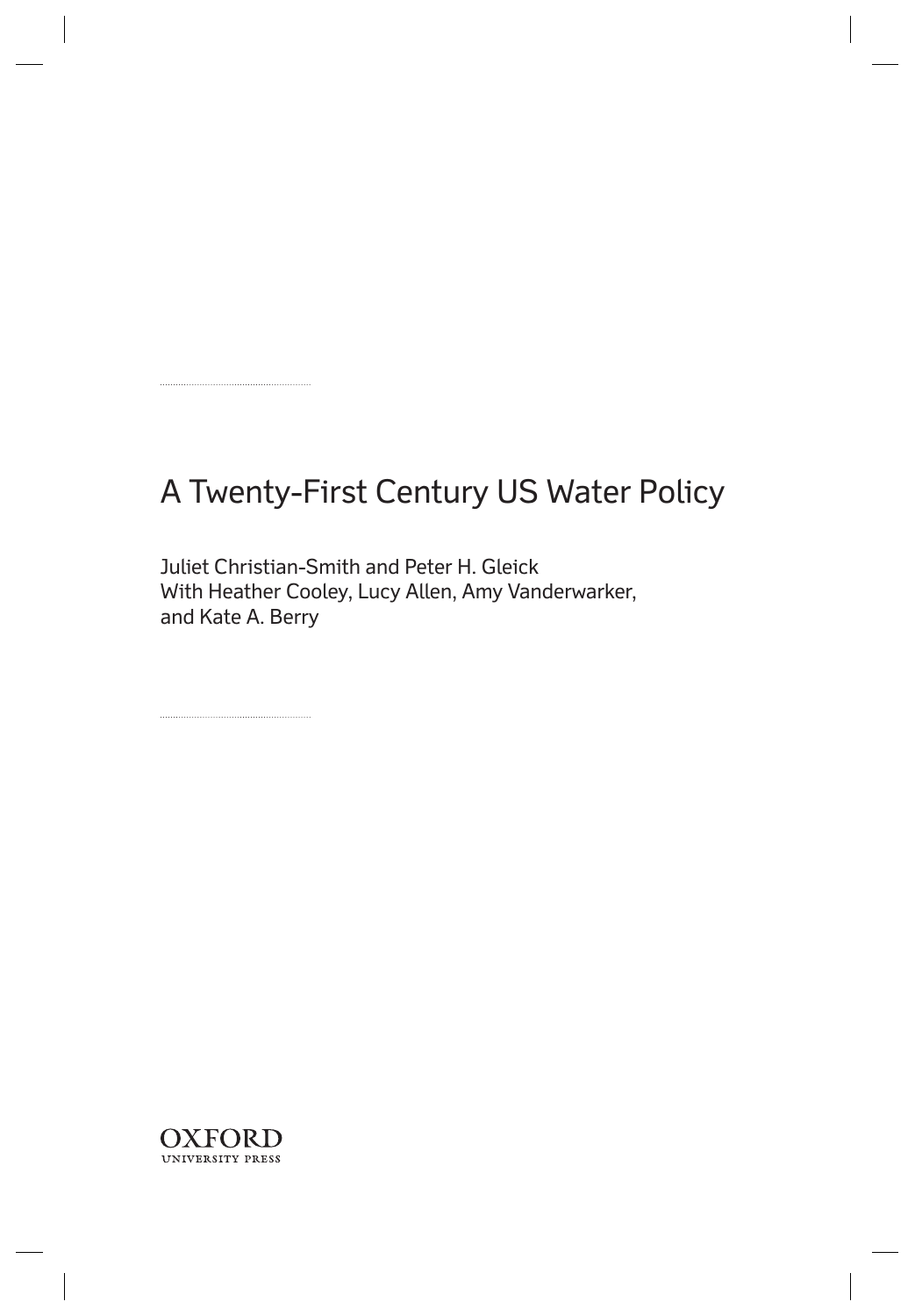

 Oxford University Press, Inc., publishes works that further Oxford University's objective of excellence in research, scholarship, and education.

 Oxford New York Auckland Cape Town Dar es Salaam Hong Kong Karachi Kuala Lumpur Madrid Melbourne Mexico City Nairobi New Delhi Shanghai Taipei Toronto

With offices in Argentina Austria Brazil Chile Czech Republic France Greece Guatemala Hungary Italy Japan Poland Portugal Singapore South Korea Switzerland Thailand Turkey Ukraine Vietnam

Copyright © 2012 by Juliet Christian-Smith and Peter H. Gleick

 Published by Oxford University Press, Inc. 198 Madison Avenue, New York, New York 10016

www.oup.com

Oxford is a registered trademark of Oxford University Press

 All rights reserved. No part of this publication may be reproduced, stored in a retrieval system, or transmitted, in any form or by any means, electronic, mechanical, photocopying, recording, or otherwise, without the prior permission of Oxford University Press.

 Library of Congress Cataloging-in-Publication Data Gleick, Peter H. A twenty-first century US water policy / Juliet Christian-Smith and Peter H. Gleick ; with Heather Cooley . . . [et al.]. p. cm. Includes bibliographical references and index. ISBN 978-0-19-985944-3 (hardcover : alk. paper) 1. Water-supply—Government policy—United States. 2. Water-supply—United States—Management. I. Christian-Smith, Juliet. II. Cooley, Heather. III. Title. IV. Title: 21st century U.S. water policy. TD223.C47 2012 333.9100973—dc23 2011041073

9 8 7 6 5 4 3 2 1

 Printed in the United States of America on acid-free paper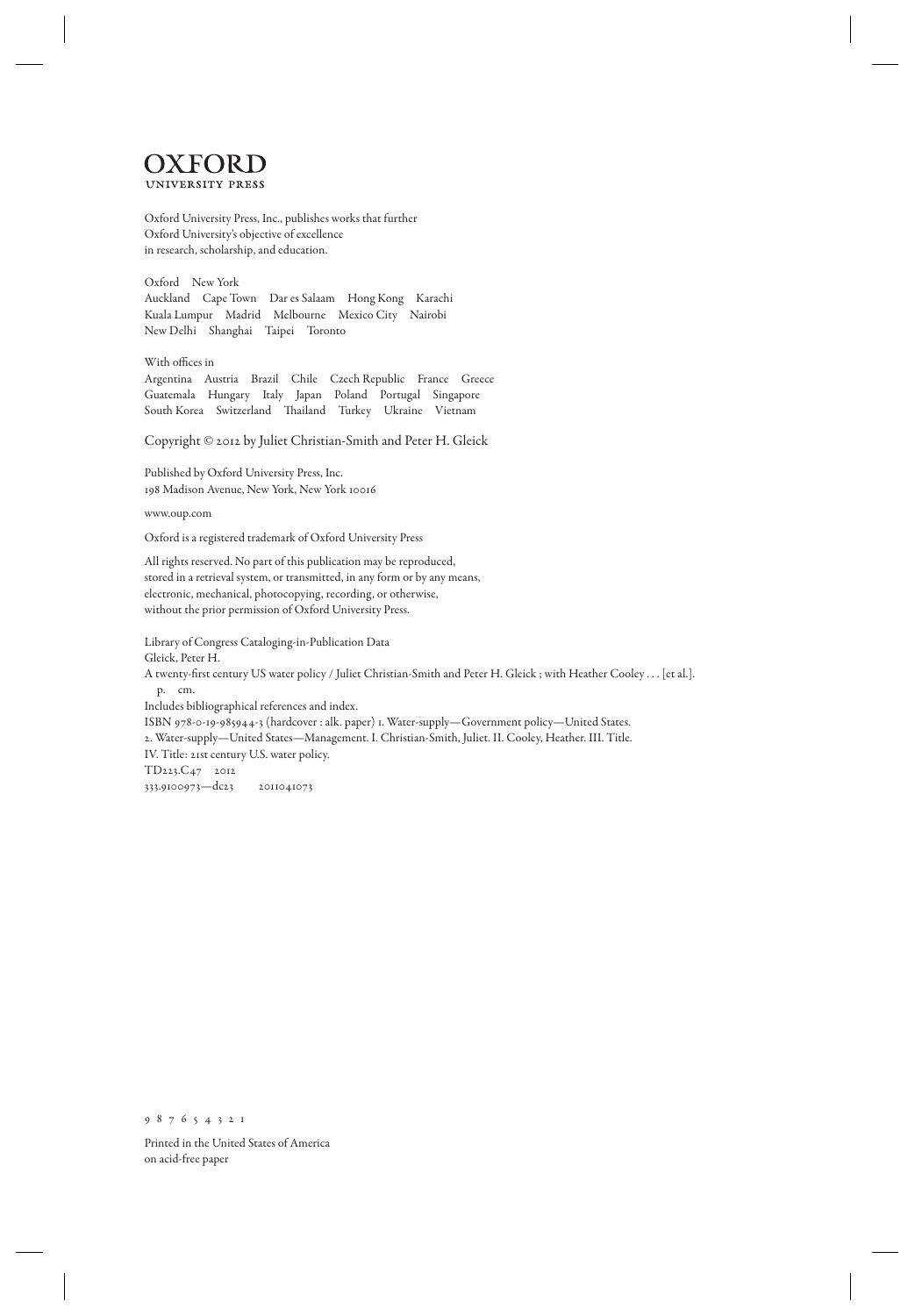### **Contents**

 Foreword vii Acknowledgments xi List of Abbreviations xiii Introduction: The Soft Path for Water xv

 *1. Th e Water of the United States: Freshwater Availability and Use, Peter H. Gleick* 3 *2. Legal and Institutional Framework of Water Management, Juliet Christian-Smith and Lucy Allen* 23  *3. Water and Environmental Justice, Amy Vanderwarker 5*2  *4. Tribes and Water, Kate A. Berry* 90  *5. Water Quality,* 

*Lucy Allen* 109  *6. Protecting Freshwater Ecosystems,* 

*Juliet Christian-Smith and Lucy Allen* 142

 *7. Municipal Water Use,* 

*Heather Cooley* 167

 *8. Water and Agriculture, Juliet Christian-Smith* 195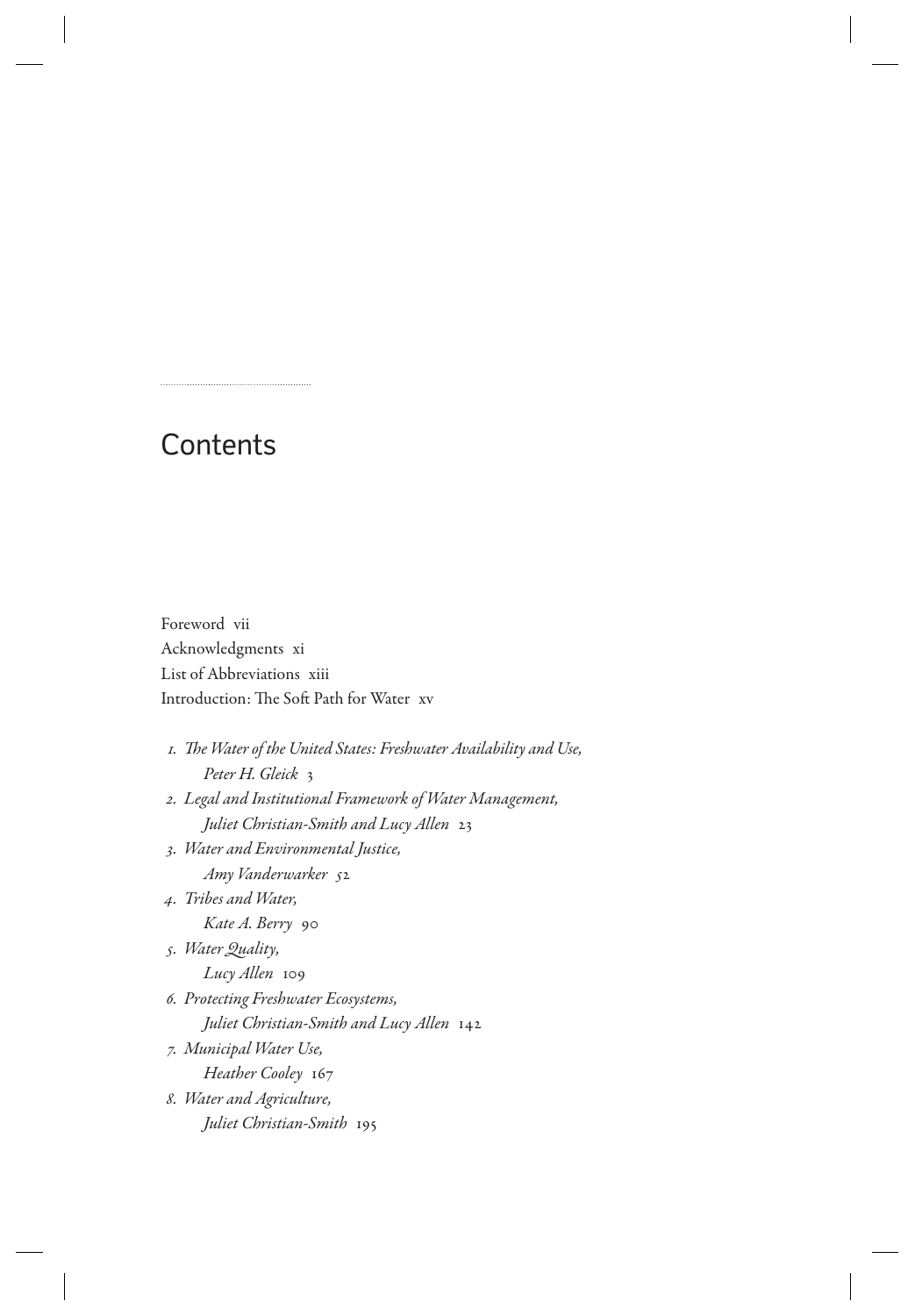vi Contents

 *9. Water and Energy, Heather Cooley and Juliet Christian-Smith* 221  *10. Water and Climate, Heather Cooley* 244  *11. United States International Water Policy, Peter H. Gleick* 263  *12. Conclusions and Recommendations* 288

 Appendix: Key Pieces of Federal Legislation 305 NOTES 313 ABOUT THE AUTHORS 317 Index 319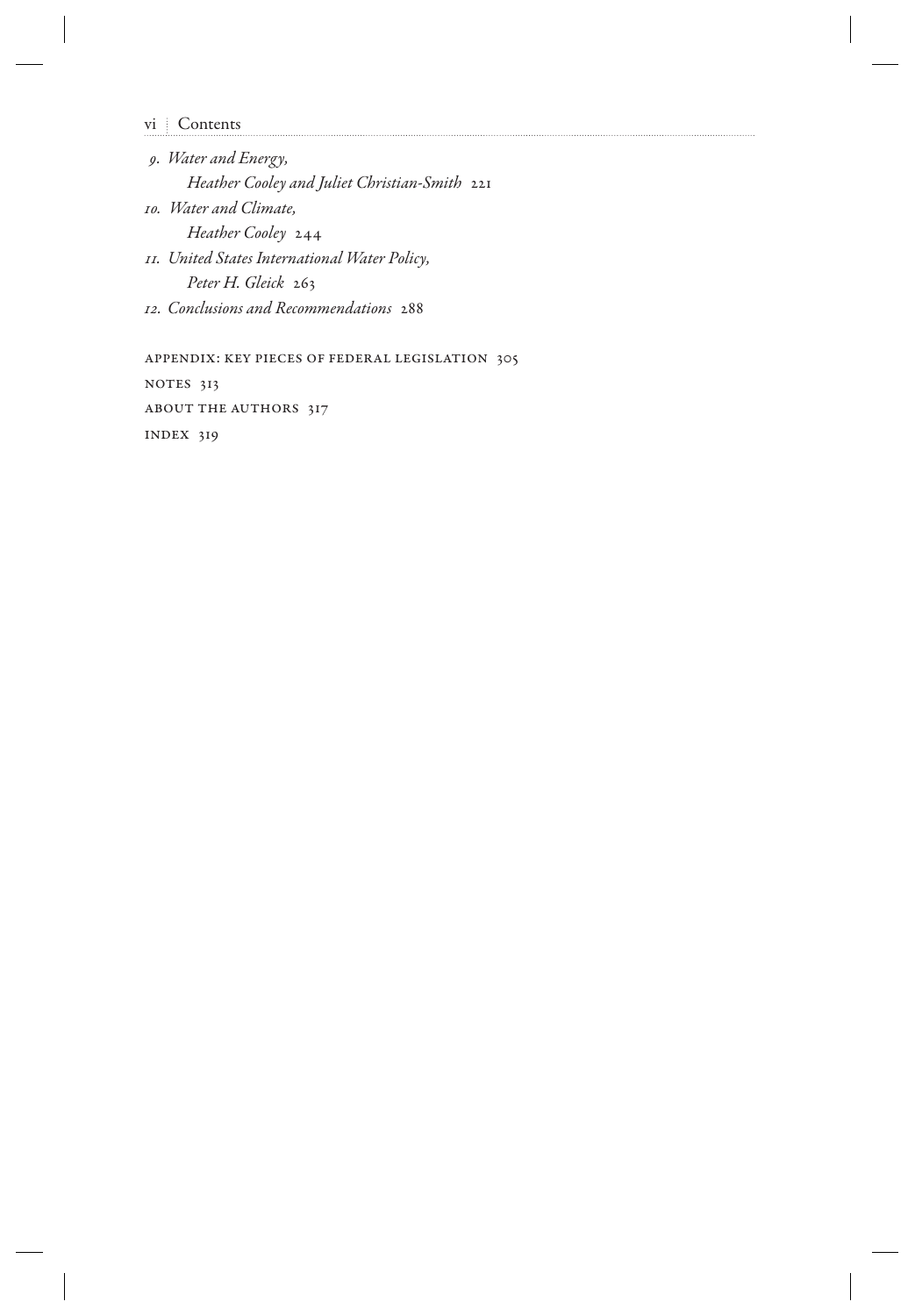#### Foreword

EXCEPTIONAL DROUGHT IN Texas. Massive flooding in the Northern Plains. Crumbling infrastructure across the country. Pharmaceutical residues in drinking water. Depletion of the agriculturally critical Ogallala Aquifer. Invasive species in the Great Lakes. Intersex fish turning up in the Corn Belt. Coastal erosion and sea level rise along the Gulf Coast, not to mention in Norfolk, Virginia. What in the world is going on? And what are we going to do about it?

 Welcome to the real world of water in the 21st century. Among the natural resource challenges facing the country, perhaps none is more important than ensuring adequate supplies of clean water for all the many needs and purposes people have. Clean water is not just a requisite for health, as important as that is, but essential for a prosperous economy, for growing food, for recreation, and for maintaining productive, functioning ecosystems—the forests, lakes and rivers, wildlife, and other resources on which all human activity depends.

 Water has long been a special interest of mine throughout a career in environmental affairs. While serving as administrator of the Environmental Protection Agency in the administration of President George H. W. Bush, I put a priority on expanding programs to restore important bodies of water. I had seen firsthand how people across the country would mobilize to protect special places in their own communities, the lands and waters they had come to treasure. After my work with the EPA, convinced that water would be a flashpoint in many places around the globe, I started a private equity investment fund dedicated to improving the way water and sanitation are provided in the developing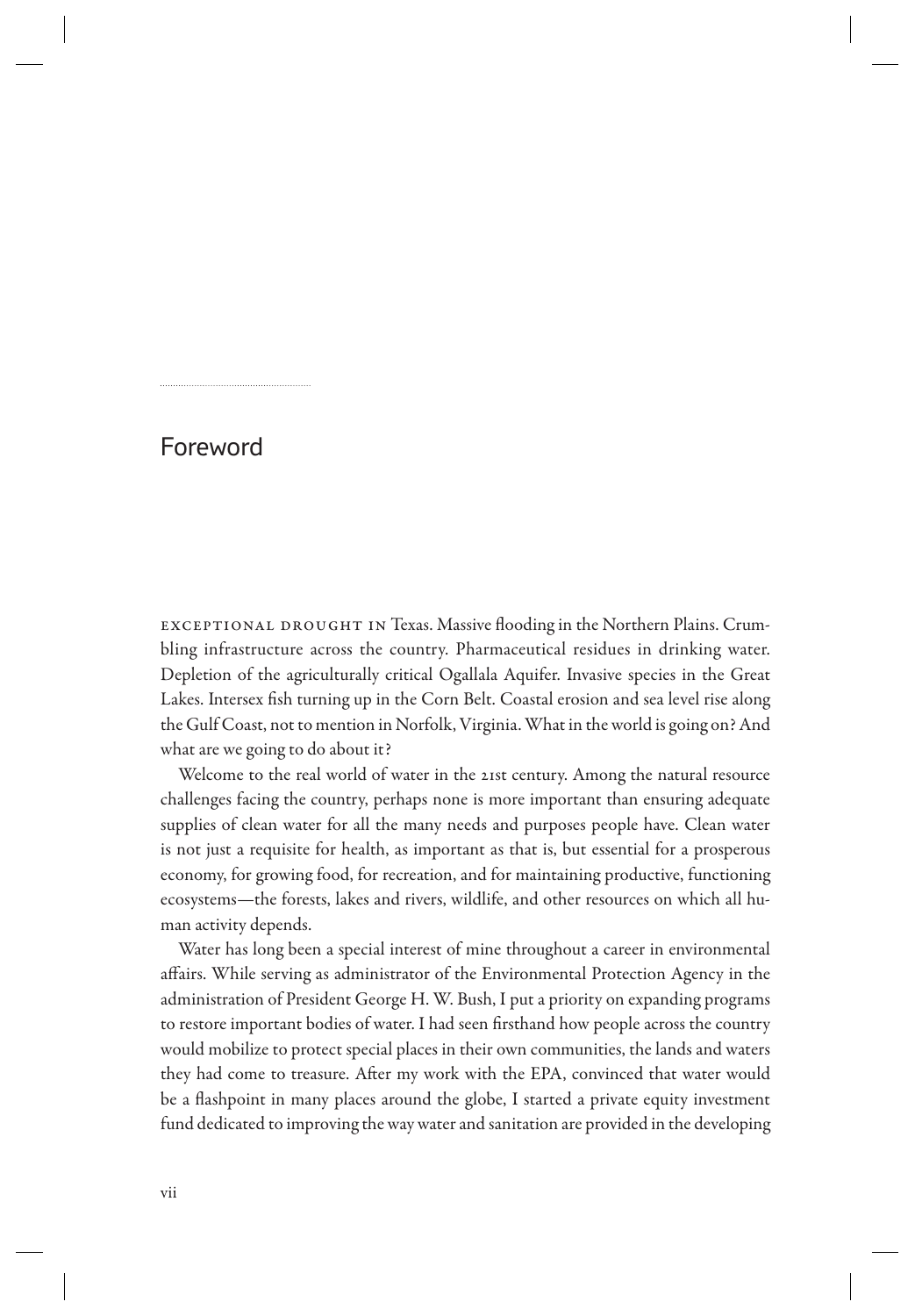#### viii Foreword

world. In many developing countries, the consequences of the lack of these most basic services takes a steep toll on health and economic opportunity, limits the ability of girls to stay in school, and directly causes as many as 2 million deaths each year, mostly children under five years old. The sad commentary here is that many of these problems are preventable and advocates know what needs to be done, but domestic political will and often local technical expertise and financing are lacking.

 Here at home, the United States today faces our own variety of persistent and emerging water troubles. Many key water laws are not well, or even adequately, enforced. Chesapeake Bay, the Great Lakes, Puget Sound, the Gulf of Mexico, the San Francisco Bay Delta, and any number of other important aquatic resources are struggling to avoid collapse notwithstanding significant federal and state investments. The Gulf and Chesapeake Bay are witnessing ever larger dead zones in recent years. Although the United States has made great strides in using water efficiently—total water use in the year 2005 was actually lower than in 1975 and per capita use is lower than it has been since 1955 despite a growing economy and population—many cities, businesses, and farms are not yet availing themselves of cost-effective technologies and practices that conserve water. Much of the nation's infrastructure is outdated. Treatment plants and underground pipes need repair and upgrading. The cost of reducing water pollution from stormwater runoff in major cities is staggering. Energy production requires large amounts of water, and demand is growing for water to produce biofuels such as ethanol and to expand natural gas production. What is more, climate change even now is altering the timing and magnitude of precipitation, putting new strains on current sources of water supply.

It is often emphasized that water problems are local and must be resolved at the local and state level. Much of the country's water law is state-based and that has been a jealously guarded prerogative. And yet, there is an essential role for the federal government to play in developing and implementing water policies. A score of diverse federal agencies are responsible for different aspects of water management and regulation, and typically they have not collaborated to any significant degree to craft a smart, coherent approach. Part of the problem is confusion over authority. Part of the problem is insufficient funds to protect and manage water resources, a situation that is, frankly, only likely to worsen as Congress tackles budget deficits and the national debt. Part of the problem is that the basic legislative authorities governing water have not been updated to account for today's water realities and for recent advances in scientific and technical understanding of both water problems and solutions. The Clean Water Act, to name one important law, was last updated in 1987 and the prospects for informed debate about reform options seem limited at best. Part of the problem certainly is that consumers do not pay anywhere near the full cost for the delivery of clean water and the collection and treatment of wastewater. Water is often underpriced and that has serious consequences for the ability of water utilities to meet a growing set of demands.

 No one should doubt that current laws and regulations and the public agencies and private firms implementing them have had a beneficial effect. Many of the nation's waters